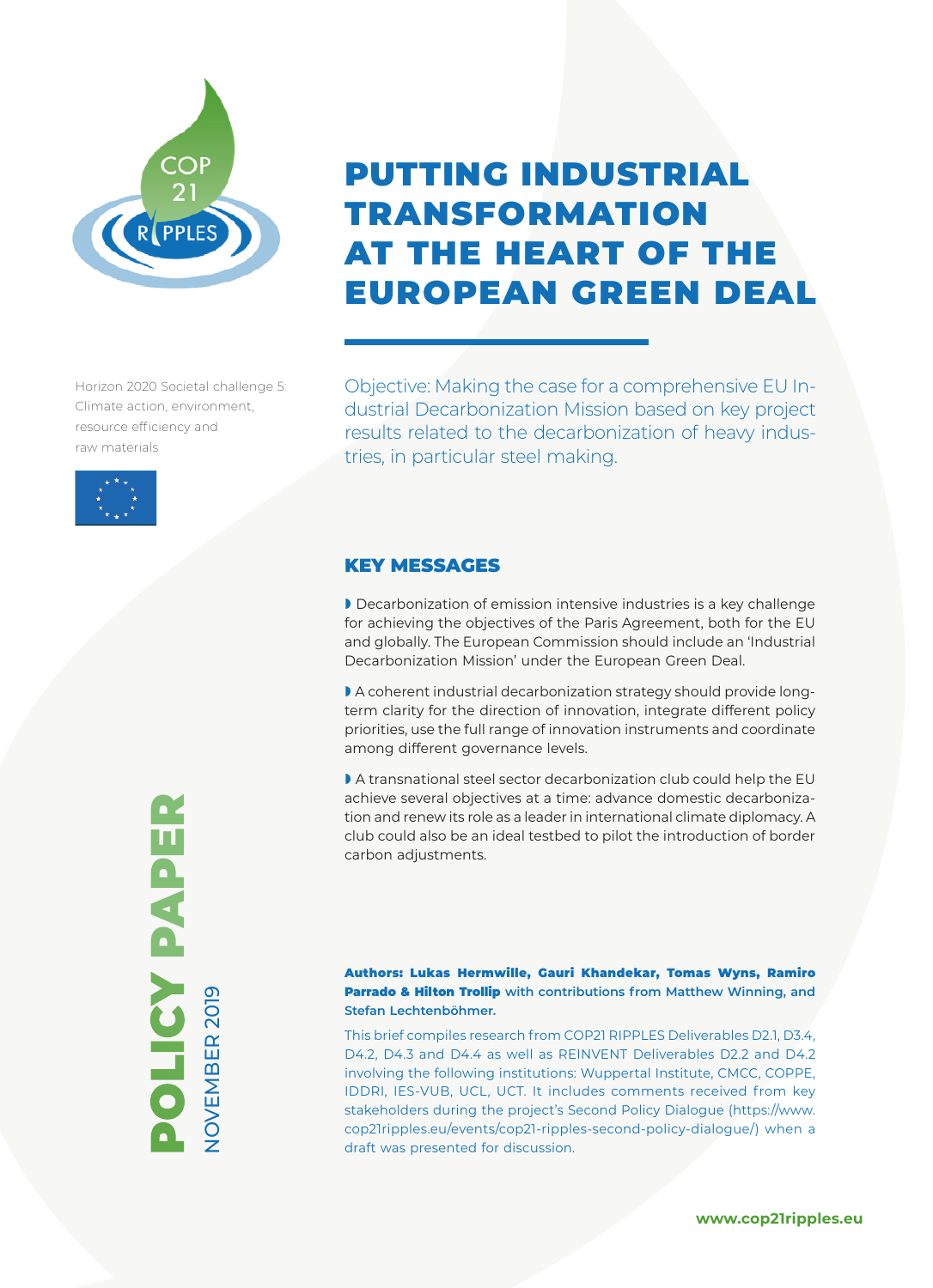

#### *Cite this report as*

COP21 RIPPLES Consortium (2019). Putting Industrial Transformation at the Heart of the European Green Deal, Policy Paper.

#### *Copyright © 2019 COP21 RIPPLES Consortium*

COP21 RIPPLES Consortium encourages reproduction and communication of its copyrighted materials to the public, with proper credit (bibliographical reference and/or corresponding URL), for personal, corporate or public policy research, or educational purposes. However, COP21 RIPPLES Consortium copyrighted materials is not for commercial use or dissemination (print or electronic).

A "European Green Deal" is at the core of the new European Commission's political agenda and will define and shape policy making in the coming legislative period of the European Parliament. Ursula von der Leyen, President of the European Commission for the 2019-2024 period, has called for Europe to become the first climate-neutral continent. She aims to achieve this by, *inter alia*, extending the EU Emissions Trading System (EU ETS), and introduce Border Carbon Adjustments (BCAs) to enable more stringent domestic climate policies whilst reducing the risk of carbon leakage, whereby industries relocate to jurisdictions with fewer or less stringent regulatory requirements and associated costs, to maintain cost competitiveness.

Institutionally, this is to be achieved by placing the various policy pillars contributing to this broad mission under the auspices of the Executive Vice-President for the European Green Deal, Frans Timmermans. Also von der Leyen's mission letter to the Commissioner for the internal market contains a clear mandate that "all parts of European industry should contribute fully to

#### **This Policy Paper draws on the following reports**

- z Rayner, Tim, Sebastian Oberthür, Lukas Hermwille, Gauri Khandekar, Wolfgang Obergassel, Bianca Kretschmer, Tomas Wyns, et al. 2018. 'Evaluating the Adequacy of the Outcome of COP21 in the Context of the Development of the Broader International Climate Regime Complex'. Deliverable 4.2. COP21 RIPPLES Project (Horizon2020). *https://www.cop21ripples.eu/wp-content/uploads/2018/07/RIPPLES\_D4.2- Final.pdf*.
- z Wyns, Tomas, Gauri Khandekar, and Lisanne Groen. 2019. 'International Technology and Innovation Governance for Addressing Climate Change: Options for the EU'. Deliverable D4.3b. COP21 RIPPLES Project (Horizon2020). *https://www.cop21ripples.eu/resources/deliverable-4-3/*.
- z Hermwille, Lukas. 2019. 'Exploring the Prospects for a Sectoral Decarbonization Club in the Steel Industry'. Deliverable D4.3d. COP21 RIPPLES Project (Horizon2020). *https://www.cop21ripples.eu/resources/deliverable-4-3/*.
- z Parrado, Ramiro, Maciej Bukowski, and Aleksander Śniegocki. 2019. 'Report on Competitiveness, Trade, and Industrial Implications of the INDCs and 2°C /1.5°C Mitigation Pathways'. Deliverable 3.4. Paris: COP21 RIPPLES Project (Horizon2020). *https://www.cop21ripples.eu/ resources/deliverable-3-4/*.
- z Sluisveld, Mariësse van, Harmen-Sytze de Boer, Andries Hof, Detlef van Vuuren, Clemens Schneider, and Stefan Lechtenböhmer. 2018. 'EU Decarbonisation Scenarios for Industry'. Deliverable 4.2. The Hague, Wuppertal: REINVENT Project (Horizon 2020). *https://www.reinventproject.eu/s/D42-EU-decarbonisation-scenarios-for-industry.pdf*.
- z Lechtenböhmer, Stefan, Clemens Schneider, Valentin Vogl, and Cordelia Pätz. 2018. 'Climate Innovations in the Steel Industry'. Deliverable 2.2. Wuppertal, Lund: REINVENT Project (Horizon 2020). *https://www.reinvent-project.eu/s/D22-Climate-innovations-in-the-steel-industry.pdf.*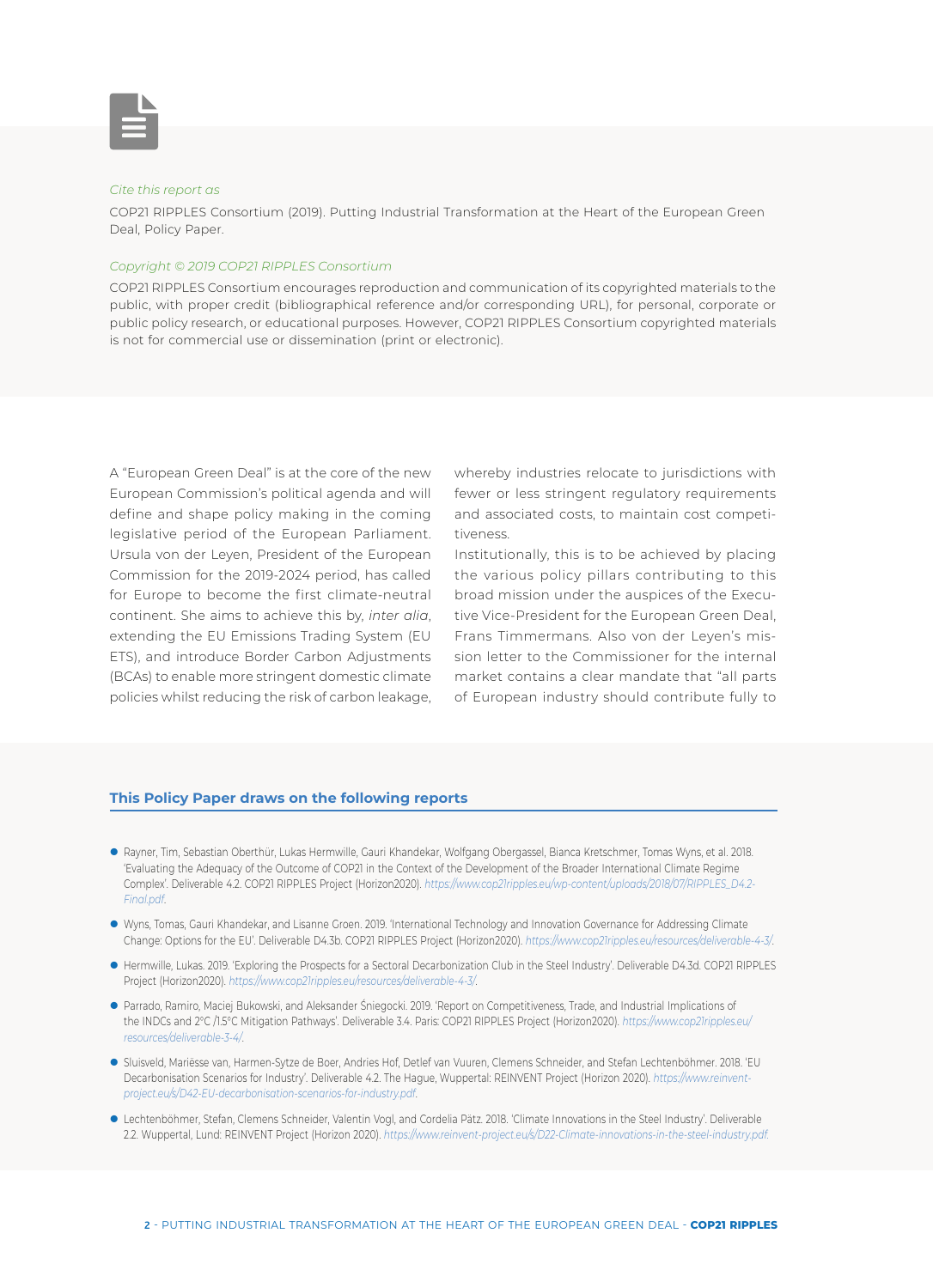the objective of a climate-neutral economy by 2050" and including a requirement to establish a 'Circular Economy Action Plan' as part of the Commission's general industrial strategy. Yet, curiously, **a coherent mission for industry decarbonization is not part of the European Green Deal portfolio.**

Drawing on research from the EU Horizon 2020 funded COP21 RIPPLES research project, as well as adjacent research activities of the consortium partners, this Policy Brief argues why **industrial transformation is at the heart of the decarbonization challenge, and must be addressed with a coherent and ambitious industrial policy and innovation strategy.**  The Brief specifically outlines how the EU can support the transformation of emission-intensive industry**1** through **effective technology, innovation and infrastructure governance as well as enhanced international cooperation,** thereby addressing several priorities of the new European Commission simultaneously including the decarbonization of the domestic industry as well as achieving renewed leadership in international climate diplomacy.

**1** In this Brief we focus on the iron and steel sector, but most of the findings and recommendations are similarly applicable to other emission-intensive industries in Europe.

# **<sup>1</sup>**Outlining the Transformation **Challenge**

Achieving deep decarbonization in the industrial sector is a daunting challenge, as reliable and scalable low-carbon production processes are not yet commercially available. Modelling results from the COP21 RIPPLES project shows that by 2050,  $CO<sub>2</sub>$  emissions from global industrial energy consumption must reduce by 77%-87%, below 2010 levels. For the iron and steel sector, this value is 82%-89% for direct  $CO<sub>2</sub>$  emissions from energy consumption (see **Figure 1** below). Indeed, von der Leyen has stated that "all parts of European industry should contribute fully to the objective of a climate-neutral economy by 2050". In practice, this means that **conventional CO2-emitting primary steel production must be phased out altogether by 2050. This means that no new investments in conventional blast furnaces should be made after 2030.**

But what are the main barriers and challenges to decarbonization in the sector? According to COP21 RIPPLES research, the main, inter-related



### **Figure 1. Global emission pathways (relative to 2010 levels) for total industry and iron & steel industry for various Paris-compatible scenarios developed under the COP21 RIPPLES project**

*Note: Total industry comprises all CO2 emissions. Iron & Steel comprises energy-related CO2 emissions ex-cluding emissions from electricity generation. 1.5C\* scenarios feature reduced energy demand.*

Source: Wuppertal Institute, COP21 RIPPLES.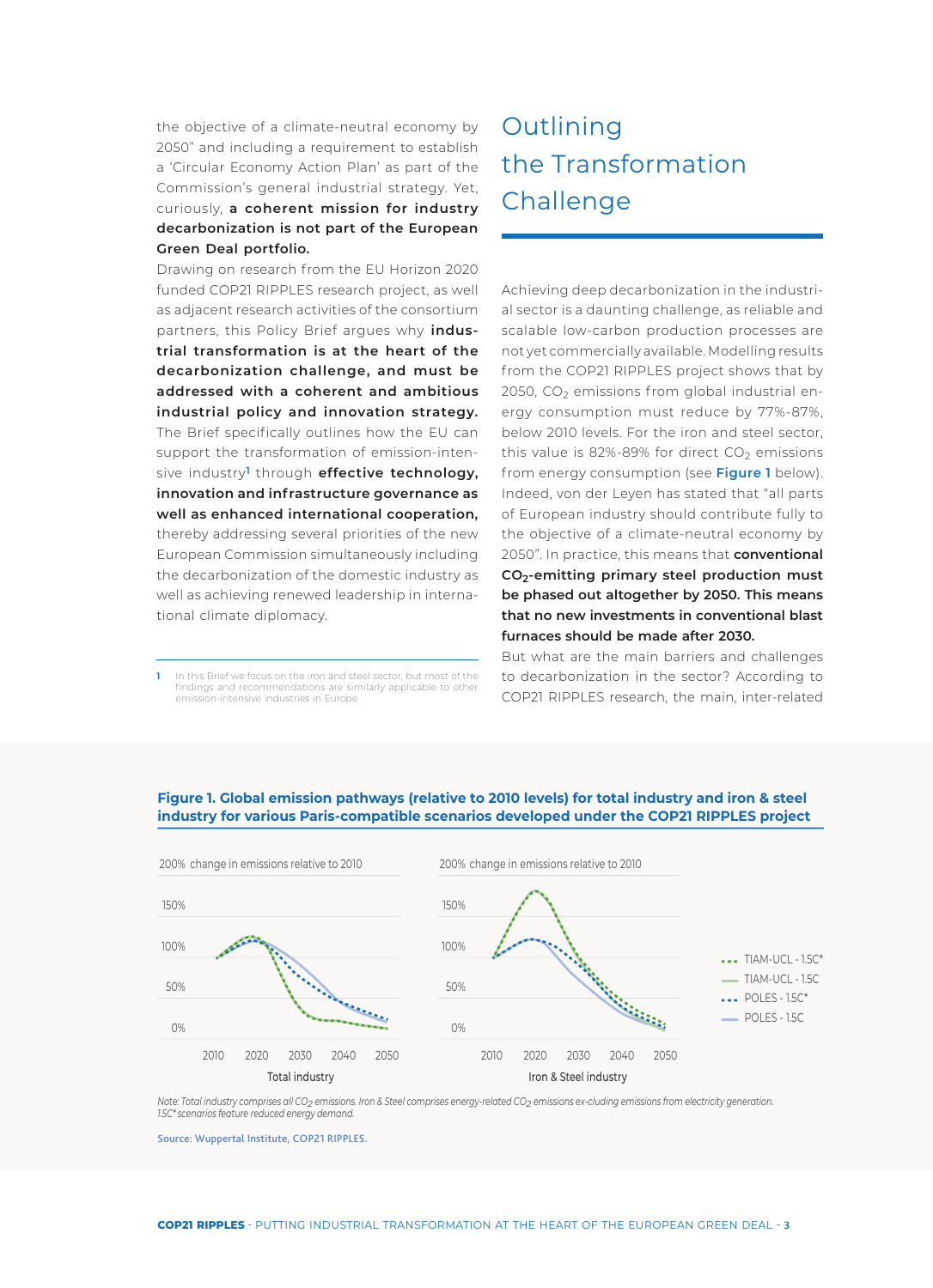impediments for deep decarbonisation of emission intensive industries are:

y *Technological inertia and R&D mismatch:*  Large production installations mostly see incremental improvements in energy efficiency and  $CO<sub>2</sub>$  intensity. Since basic material production sectors use large (and costly) process installations the investment cycles are long. This prevents an accelerated take-up of new breakthrough technologies. Furthermore, the basic materials industries (with the exception of chemicals) exhibit low R&D expenditure compared to their revenues in comparison to other industrial sectors.

- **High CAPEX and technology risk of new break***through process technologies:* Further to the above, large-scale pilot and demonstration of a new technology, the final steps towards commercialisation, requires substantial capital expenditure, with significant uncertainty around the eventual technical or economic viability of the technology.
- y *Differentiated requirements and competitiveness concerns:* Across the world large parts of the industrial sectors oppose stringent

mitigation policies that would increase production costs. Incumbent producers fear that a high(er) price on  $CO<sub>2</sub>$  emissions in one jurisdiction (such as the EU) would, in the absence of similar measures elsewhere, lead to so called 'investment leakage', where sectors invest in new production plants in jurisdictions where productions costs are lower.

**• Global complex value chains:** Deep decarbonisation in industrial sectors will require attention across global value and supply chains, from lowand near? zero-emission production processes, through end-use efficiency and material recycling. However, with policy to encourage these actions instituted largely at national level (and in some cases at the supranational level, in the EU), a coherent approach across global value and supply chains requires a highly co-ordinated effort across jurisdictions.

Above and beyond these challenges, deep decarbonization of the steel industry comprises a massive infrastructure challenge. By 2030 significant new infrastructure needs to be in place to enable the use of low- and zero-emission primary steelmaking technologies. Modelling results from the REINVENT project demonstrate that



**Figure 2. Projected technologies in steel making. Modelling results from the WISEE model with hydrogen scenario and CCS scenario developed under the REINVENT project** 

Sources: Wuppertal Institute, REINVENT project.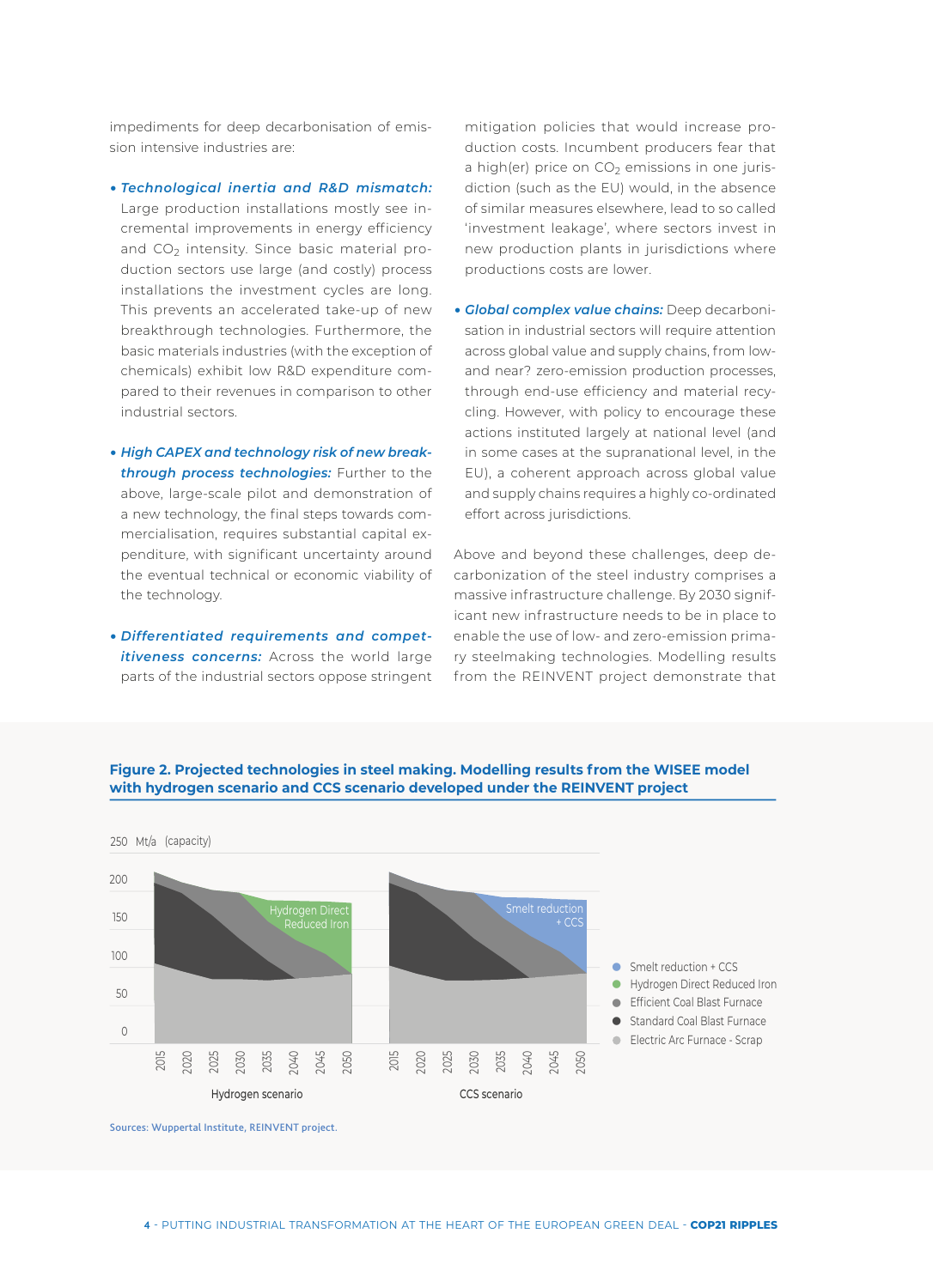in order to decarbonize, a significant amount of production capacity will have to be converted to either the large-scale application of carbon capture technology or hydrogen-based steel making (see **Figure 2**). Each of these technologies requires not only massive investments in new production plants but also the enabling infrastructure. Currently, neither hydrogen nor CCS infrastructure is anywhere near where it needs to be to enable the large-scale application of those technologies. Planning and building the required infrastructure may take decades in many cases. Therefore, for the EU to maintain a steel industry compatible with its aim of climate-neutrality by 2050, **planning and investing in the required hydrogen and CCS infrastructure is a matter of urgency.** Such infrastructure developments could take advantage of existing (natural gas) infrastructures near industrial clusters. E.g. North-West European steel and other industrial clusters are partly located close to the shore with short distance to potential carbon storage sites in depleted offshore gas fields. In this region there will also be natural gas pipelines becoming obsolete in the near future which could potentially be converted to carry hydrogen to supply steel, chemicals and other industries in the region.

# **<sup>2</sup>**Ambitious climate policy can increase competitiveness

Despite the challenges outlined above, if implemented in the right way, ambitious climate policy may actually increase competitiveness of some emission-intensive industries in the EU. COP21 RIPPLES analysed two policy options to address competitiveness concerns: Border Carbon Adjustments (BCA) and Output Based Rebates (OBR)**2**. Results from model-based analysis suggest that with globally differentiated decarbonisation efforts (modelled using differentiated carbon prices), BCAs and OBRs show an increase of iron & steel output compared to the reference scenario for the EU28 collectively and for most EU15 countries individually (France, Germany, Italy, and UK), but for OBRs the effect is slightly stronger. Since OBRs are

### **Table 1. Overview of scenarios applied to assess the competitiveness effects of ambitious climate policies**

#### *Scenario NDC+*

This reference scenario represents a proportionate acceleration of NDC global ambition in the short-term before 2030 in order to achieve a Paris-compatible global carbon budget. The adoption of energy efficiency measures, more efficient capital, renewable energy deployment, and electrification of the economy are intensified before 2030. Emission reductions are achieved by means of a domestic effort with differentiated regional and country carbon prices.

#### *Scenario NDC+ EU BCA*

Same as NDC+ scenario with the EU imposing a Border Carbon Adjustment in the form of an import tariff based on the carbon content of all imported commodities. The scenario does not include compensation measures for exports.

#### *Scenario NDC+ EU OBR*

Same as NDC+ scenario with the EU implementing an Output Based Rebate of the carbon cost for emission intensive trade exposed industries only. The carbon cost rebate is implemented as an output subsidy equivalent to the carbon price paid by each emission-intensive trade exposed industry.

**<sup>2</sup>** Under an output based rebate scheme the revenues generated by the carbon pricing instrument (e.g. ETS) are refunded back to the participants in proportion to their output, effectively constituting a production subsidy.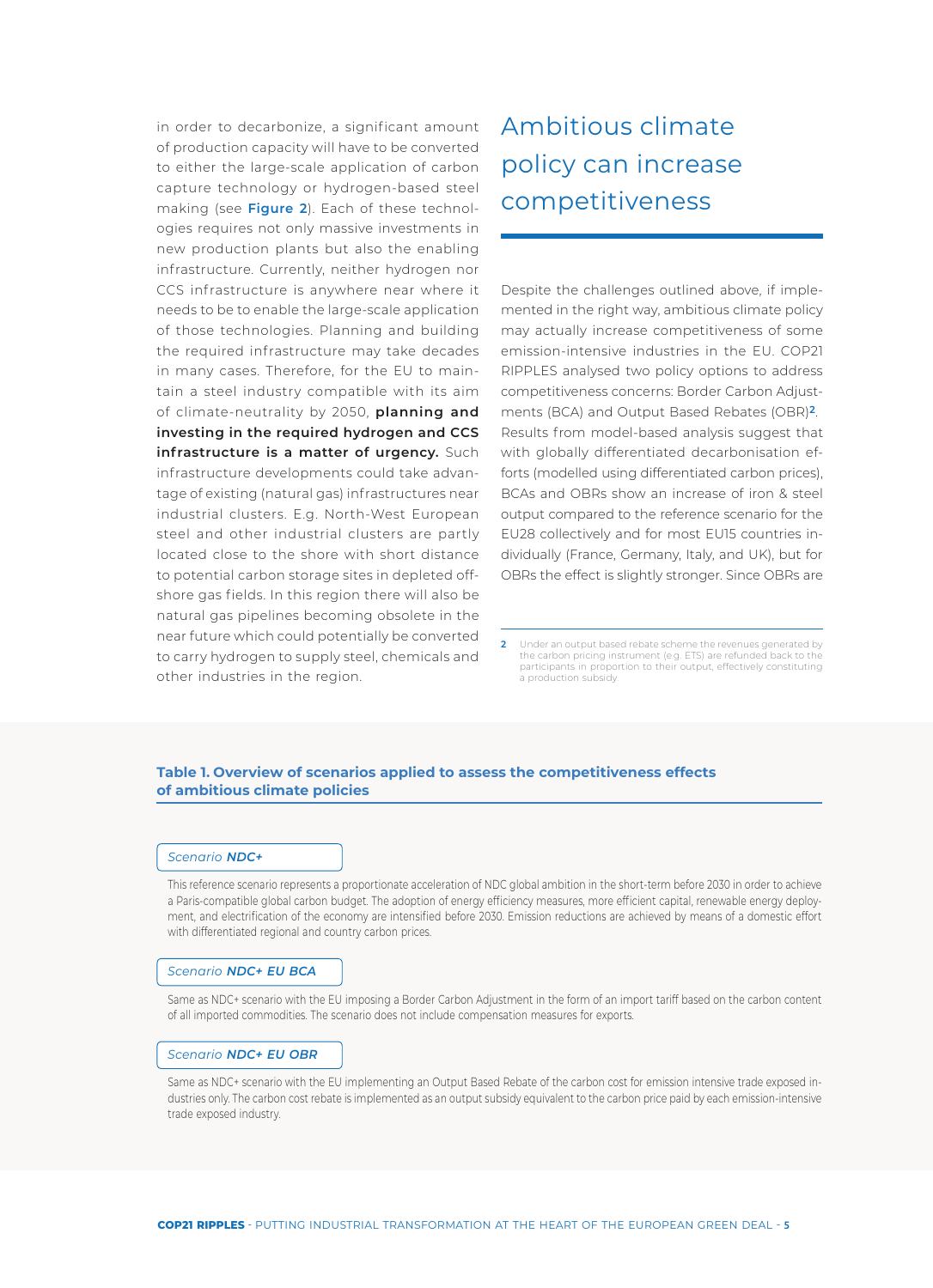implemented as an output subsidy the industry can use the value of the rebate to invest in new and more efficient capital which will increase output in the long term more than in the BTA scenario. With decreasing carbon intensity of both imported products as well as domestic production the positive effect diminishes after 2030/2035 (see **Figure 3**). In a context where all countries in the world increase the ambition of current NDCs to 2030 in line with the Paris Agreement long term goals (NDC+ scenario), with differentiated regional carbon prices, the European Iron & Steel industry would improve its relative competitiveness compared to current values.**3** As with output, OBRs are more effective in improving competitiveness while BCAs have lower positive effects in the

EU28, France, Germany and Italy. However, there are some countries like Spain and the United Kingdom that would not get an improvement of competitiveness in this industry. It is important to note that the improvements in competitiveness are also the result of the implementation of the three pillars of decarbonization (energy efficiency, electrification of the economy, and decarbonization of power generation) which should be at the base of the industrial transformation.

**3** Competitiveness effects are analysed based on the Revealed Competitiveness (RC) Indicator by comparing the relative export and import advantages of a specific sector. If the RC indicator is positive then it denotes a comparative advantage while if it is negative it implies a comparative disadvantage. See Vollrath, Thomas L. 1991. '*A. Weltwirtschaftliches Archiv* 127 (2): 265–80. *https://doi.org/10.1007/BF02707986*.

**Figure 3. Iron & Steel sector: Effects of BCA and OBR on output (top panel) and relative competitiveness (bottom panel) for EU28 and by country** 



Source: CMCC, COP21 RIPPLES.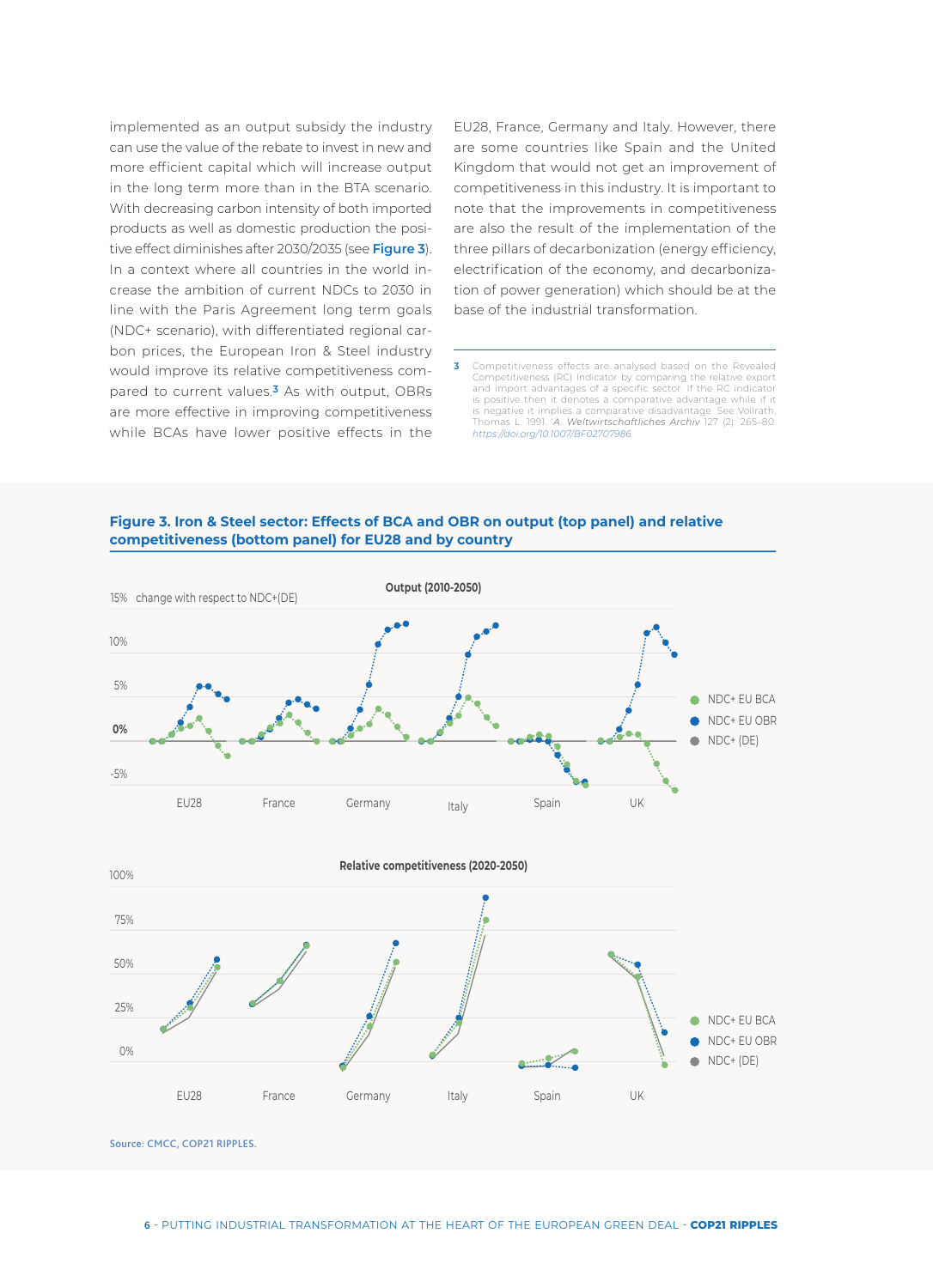# **<sup>3</sup>**Ways and Means to Improve Technology and Innovation Governance in the EU

The EU's main innovation-related priorities are: (i) accelerating the deployment and incremental innovation of mature technologies, (ii) enabling key technologies to cross the 'valley of death' towards demonstration and commercialisation, and (iii) aligning supply- and demand-side innovations to enable systemic changes. Achieving these priorities will require the EU to move beyond correcting 'market failures' that hinder technological development and adoption, to include a 'market-shaping' and 'mission-oriented' innovation framework.

### Providing long-term clarity of direction and ambition

The public sector can provide a clear direction in which the actors involved in innovation should move. This can be achieved by fixing medium or long-term targets but also by defining innovation 'missions' (e.g. climate-neutral steel production by 2050). This commitment by the public sector provides a framework in and around which other public (e.g. policy) and private (e.g. investment) action may fit and be oriented. Moreover, setting those policy priorities in an integrated way is important to cover the broader innovation chain and to avoid policy conflicts. For instance, electrification of industrial processes will need to be integrated or coupled with the transition to renewable energy sources. Developing international supply and trade routes for green energy e.g. based on renewably sourced hydrogen or synthetic fuels should also be considered. Finally, other policy areas that are often at the core of greenhouse gas mitigation can be integrated and streamlined further from an industrial policy perspective. This can for instance be integration of enhancing industrial competitiveness with climate and trade e.g. as part of future free trade and investment agreements.

## Using a broader set of innovation instruments

While supporting basic R&D has been an important role of the public sector, a large-scale economic transition such as drastically reducing greenhouse gas emissions will require innovation policies beyond but aligned with basic research. This can include innovation instruments for financing and sharing the risks of large-scale demonstration installations. Instruments such as the new EU ETS Innovation Fund or the European Investment Bank's (EIB) 'Innovfin' that help innovations bridge the 'valley of death' towards large scale demonstration and commercialization but the volume provided may still not suffice. Another quite promising instrument for commercialisation of new production facilities could by so called Carbon Contracts for Difference (CFDs) that grant the necessary  $CO<sub>2</sub>$ -price to the investor in a way that the public will reimburse for the difference between an agreed necessary carbon price for the investment to the actual price in the EU ETS over a period of e.g. 20 years.**4** Equally important is ensuring a streamlined innovation system that covers the whole innovation process from invention to market. In this context it will be important to also develop or use market-pull innovation instruments that allow the creation of lead markets for climate friendly processes and products e.g. through public procurement of low-carbon products or services or the use of quotas or standards (or adjustment of existing standards to allow new products market entry).

## Providing infrastructure for transformational technologies and practices

Embedding sectoral innovations will need a public investment programme that finances or facilitates financing for supporting infrastructure. Hence, the EU and its member states will need to link sectoral innovation with infrastructure needs, map these and introduce a

**<sup>4</sup>** See Sartor, Oliver, and Chris Bataille. 2019. 'Decarbonising Basic Materials in Europe: How Carbon Contracts-for-Difference Could Help Bring Breakthrough Technologies to Market'. Study 6/19. Paris: IDDRI - Institut du développement durable et des relations internationales. https://www.iddri.org/sites/default/f iles/PDF/Publications/ Catalogue%20Iddri/Etude/201910-ST0619-CCfDs\_0.pdf.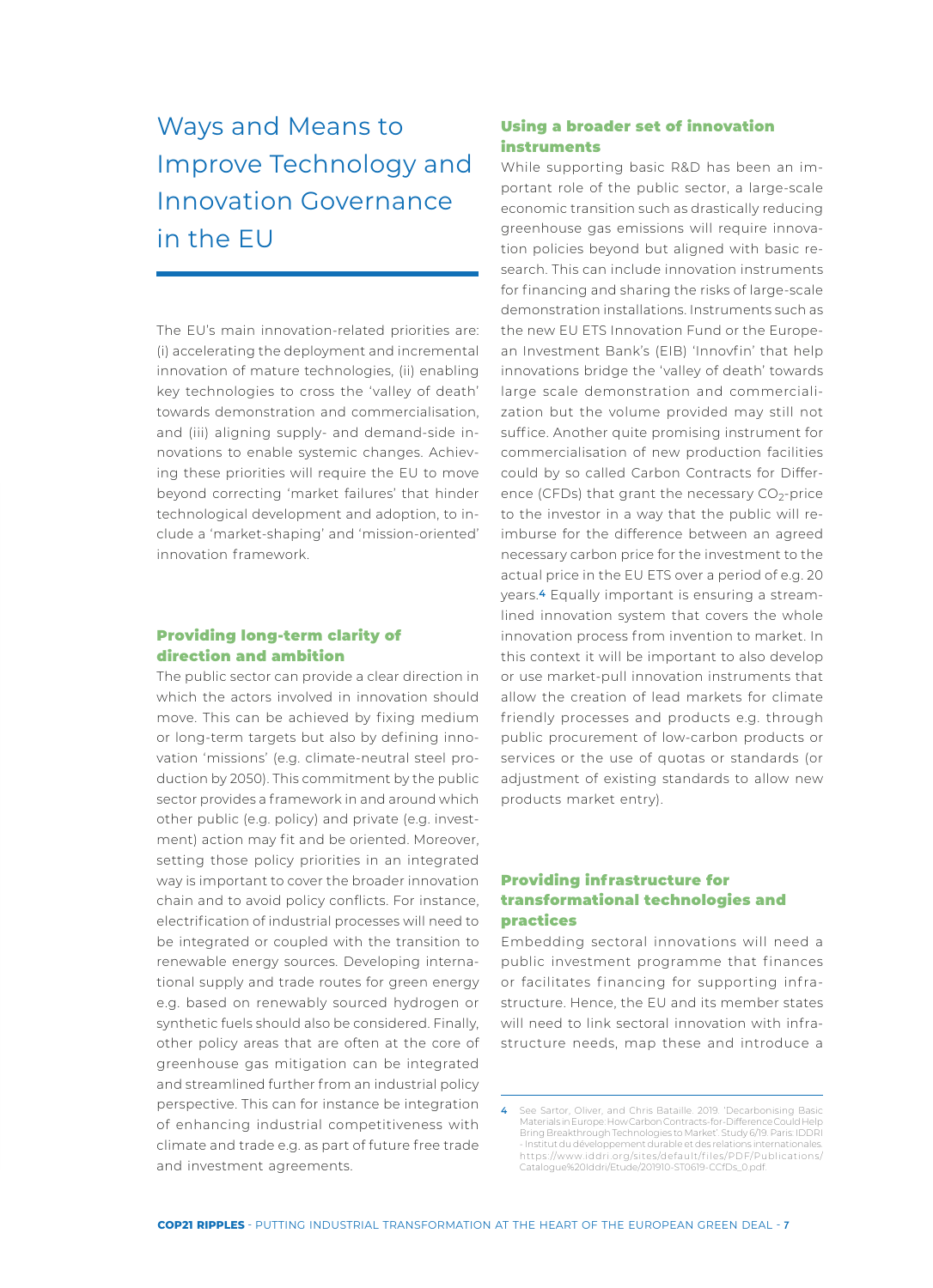long-term programme to roll them out. This will require the mission-oriented use of existing EU wide (and national) financing institutions such as the EIB as well as European Structural and Investment Funds.

## Induce the creation of new value chains for materials efficiency and circularity

The supply- and demand-side innovations must be linked by implementing climate-friendly innovations along the value chains. Particularly in the iron & steel sector key mitigation strategies include the increase of steel recycling towards a more circular economy (which mainly means increasing the quality of the recycled steel by improved sorting practises to prevent mixing it with unwanted materials such as copper) and material efficiency through more environmentally lenient product designs and production processes across the value chain. Excluding the value chains from climate-friendly innovations risks leaving the necessary technological breakthroughs solely with incumbent primary materials producers which can lead to a lock-in into existing processes using more expensive mitigation technologies as opposed to value chain innovations which can use a broader spectrum of actions.

## Accelerating coordination with local and national authorities

Innovation and industrial policies are not a unique EU competence. These areas are also covered by national (and subnational) competences and instruments (e.g. R&D tax breaks). It is hence important for the EU to align its innovation missions and implementing actions with those of the national and local authorities. This can include technical and regulatory assistance and knowledge and best practice sharing. Furthermore, the early stage design of new EU innovation frameworks should be coordinated and aligned with national innovation systems as to allow for different programmes to maximise possible synergies. After all, the required infrastructures, symbiotic effects between different industries (e.g. in carbon capture of steel sector emissions for reuse in the chemical industry), as

well as employment effects play out mostly on the regional level and hence should be addressed there as well.

### Develop an integrated governance system

Given that the previous elements touch upon much more than pure innovation instruments (e.g. finance, regulation, infrastructure), and upon competences shared between the EU and its Member States, it is necessary to provide more integrated and coherent governance for an industrial decarbonization mission. This would allow for fostering collaboration between different levels of governance and pooling of resources through co-financing. It will also help coordination of different competences beyond innovation but necessary to successfully bring innovations to the market and enhance the consistency and effectiveness of instruments. New monitoring instruments such as innovation dashboards that use metrics to assess the state of innovation missions and broader (socio-economic and environmental) goals that are set out. These can help with timely adjustments of instruments that are underperforming. Finally, it may require to compromise the objectives of decarbonization with long-standing issues of competition policy, to reconcile shortterm interests of protecting consumers from higher prices with long-term objectives of becoming the first climate neutral continent.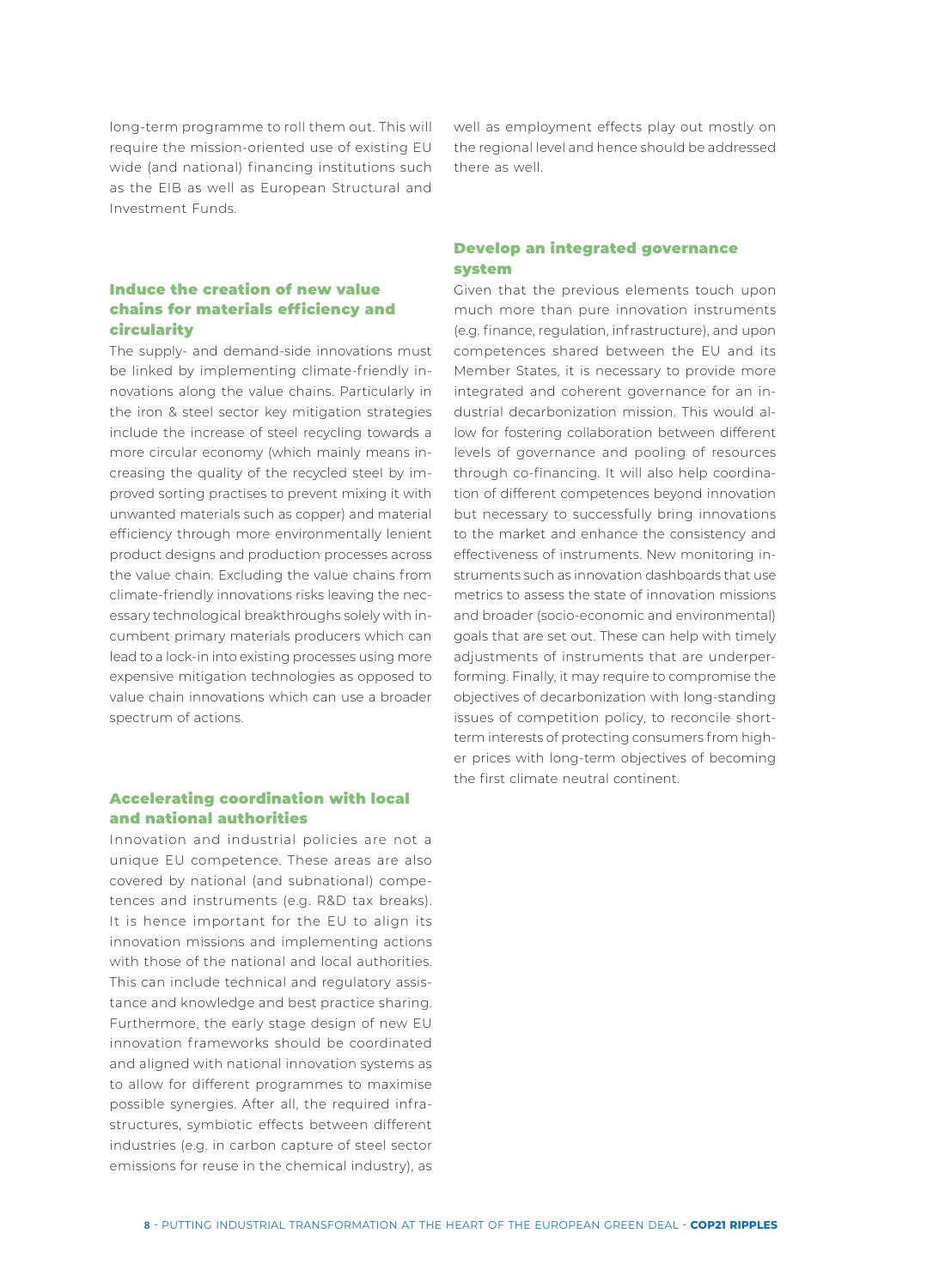# **<sup>4</sup>**A challenge beyond the European Union

Most future growth in steel production (and notably demand), especially primary production from iron ore, is expected to be in developing countries. A global roadmap acceptable to developing countries will have to consider how low-carbon production technologies may be equitably established in these countries. But it is not only a question of equity, more importantly it is a matter of unlocking the transformation at global scale. In this section we highlight this argument from a South African perspective.

Steel is crucial for new buildings and infrastructure in rapidly-urbanising Af rica. 'In-use steel stock' in South Africa, for example is 2t per capita (and around 1t per capita in most of Africa), whereas in China and the EU this value is 5.5t and 10-14t per capita, respectively. A substantial growth in the primary production of steel will be required to meet increasing demand in Africa as the economy develops.**5**

Current African primary steel production is around 14Mt per year (mostly in Egypt and South Africa), and consumption around 40Mt per year. While it is unlikely that Africa will be able to meet its increasing needs from local production there is clearly huge scope for those African countries that have the capacity to supply regional demand. However, realities of steel markets and especially the global primary steel production glut is making development of local primary steel production impossible for domestic producers in Africa. Regional production has fallen by 5Mt (nearly 30%) since 2006 and is under existential threat.

South Africa has a low-cost iron ore reserve of 650Mt, a previously competitive primary steel sector and large downstream steel-based manufacturing sector. It also has amongst the highest solar radiation resources in the world. South Africa could thus be a least-cost production location. With the right support, South Africa

**5** A ball park figure would be that an African population of 2bn (UN population projections for 2050) with 3t/cap of in-use steel stock (a very moderate aim) would require some 200Mt p.a. average steel production from 2020-2050.

could host ultra-low emissions primary steel production via renewable hydrogen based direct reduction technology in commercial plants by 2030-2035. This would mean to apply emerging technologies, with industrial scale pilot plants under construction in the EU. Given the advantageous circumstances, the low carbon steel produced would be relatively economic compared to other production but most like would incur a substantial cost premium compared to conventional (imported) steel. Further, the use of domestic coal would be abandoned in favour of solar electricity based hydrogen.

Integrating future evolution of South African primary steel production into a global roadmap could be facilitated by Europe. ArcelorMittal, for example, has proposed to be carbon neutral in Europe by 2050 and is constructing a low-emissions hydrogen-based direct reduction primary steel demonstration plant in Hamburg. But ArcelorMittal also owns the bulk of South African primary steel production. Bringing this technology to the African continent would certainly facilitate the global transformation of the sector and might prevent Africa from locking in into incumbent high-carbon development.

Yet, given the current situation of the global steel market, intra-company competition for investments in new production facilities, the declining South African production and the country's limited political influence in global trade means that arguably South Africa cannot, on its own, setup low-carbon steel production and protect it with duties – but in the context of international cooperation between the EU and South Africa it potentially could. If the EU were to create a lead market for low- and zero-emission steel through labelling and/or public procurement, through establishing a level playing field using GHG standards or BCAs, through providing sustainable finance for technology development and production facilities, including South Africa in such a scheme would enable the country to develop low-carbon steel production. In the short term that industry would supply primarily European lead markets at relatively competitive prices, but in the medium to long term would substitute current domestic steel production and ultimately cater to the strong demand for primary steel across Africa.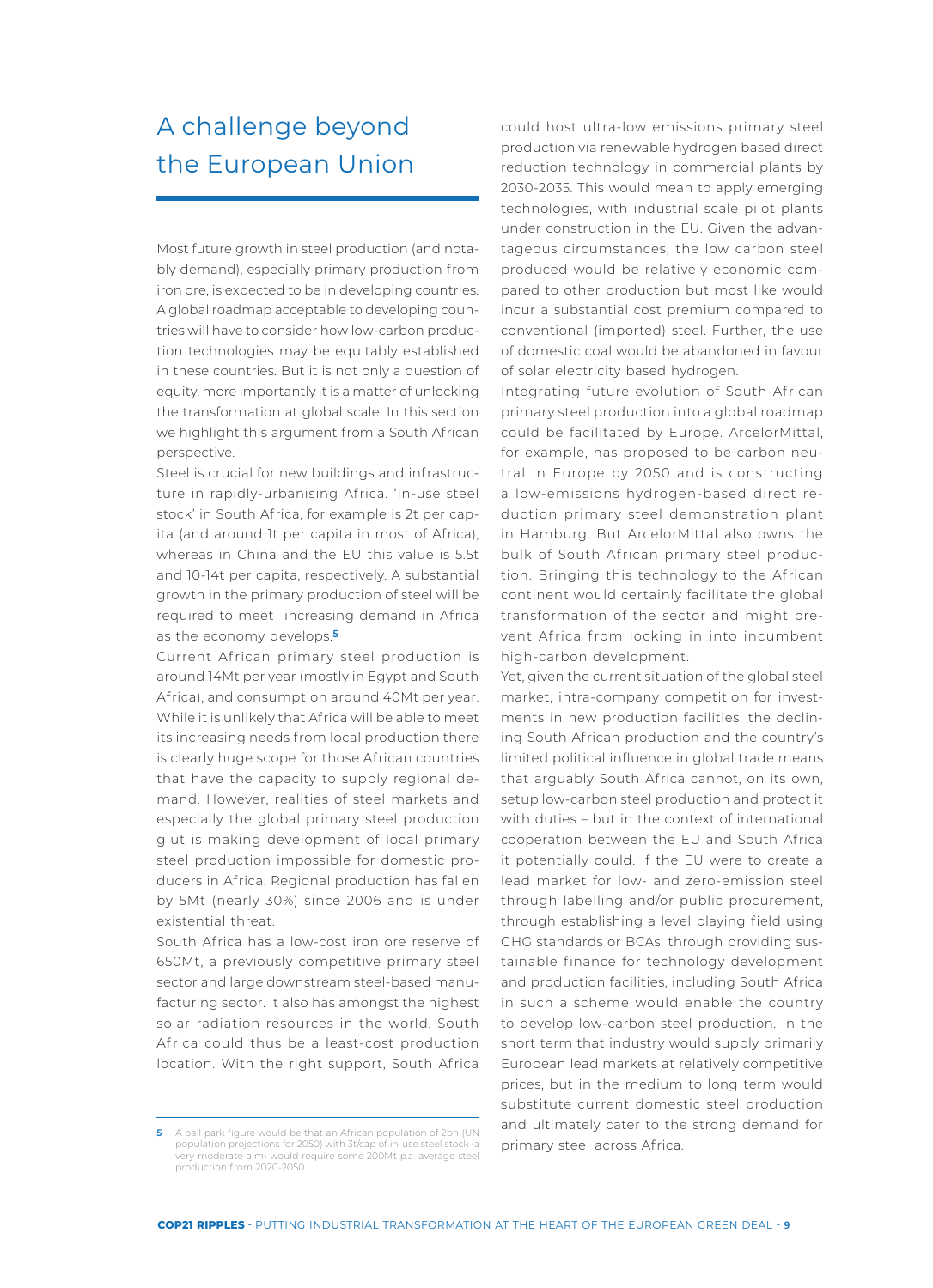# **<sup>5</sup>**A Steel Sector Decarbonization Club

Global governance can and should support the transformation of the global steel industry by

- **•** providing a clear **signal** to investors e.g. in form of a credible and authoritative sectoral decarbonization roadmap;
- **setting rules and standards** e.g. with respect to minimizing the risk of carbon leakage which would undermine stringent climate policy in the sector;
- y supplying **transparency and accountability** through monitoring of emissions to enable and support cooperation;
- y leveraging **means of implementation** especially with respect to transfer of low carbon technology corresponding financial means for developing countries esp. in Africa;
- y facilitating **knowledge creation and diffusion** e.g. through coordinated R&D and diffusion of technical knowledge.

Yet, COP21 RIPPLES research has highlighted a dearth of international institutions specifically focusing on the transformation of heavy industries. The number of institutions directly addressing the iron & steel sector remains notably limited especially when compared to other sectors. None of the above mentioned potential functions of global governance is sufficiently being supplied to effectively drive the sector toward decarbonisation.

A transnational 'decarbonization club' comprising national and subnational governments, as well as (multinational) companies, has significant potential to close some of those governance gaps. **We define a transnational 'decarbonization club' as a limited grouping that comprises at least three country, non-state, or subnational actors from more than one country as members; that is formalised in terms of membership, dues, regular meetings, and tracking action; that delivers a club good or benefit (exclusively) to its members; and that significantly contributes to decarbonisation.**

We suggest that the overarching objective of a steel sector decarbonization club should be **to phase out process and energy-related carbon emissions of primary steel production by 2050 and to establish a moratorium on investments**  **in unabated conventional blast furnaces by 2025** (industrialized countries) **or 2030** (developing countries). The club can contribute to achieving this objective by addressing three fundamental uncertainties: political uncertainty, uncertainty about zero-emission technologies, and uncertainty about markets for zero-emission steel:

- **Political uncertainty:** Industry needs certainty to invest and policy makers need certainty that industry is able to comply with stringent climate policy. A steel sector decarbonization club can help coordinate in this regard. Process innovation is usually motivated by anticipation of lower production cost or higher product quality. But in the case of low-carbon innovation in the steel industry this is not applicable. Instead, what motivates innovation leaders in the industry are normative objectives to contribute a fair share to the goals of the Paris Agreement as well as the anticipation of much more stringent future climate policy. A sectoral decarbonization club could support and reward this motivation.
- **Technological uncertainty:** Decarbonization of the steel industry requires a large scale experiment with competing technological avenues: carbon capture, hydrogen, or other less developed potential breakthroughs. A club could coordinate these experiments by means of coordinated public private partnerships sharing investment risks and managing access to intellectual property rights. It can also help to coordinate the build-up of required infrastructure, e.g. for the international supply of green hydrogen.
- *Uncertain markets:* zero emission steel will require substantial CAPEX but will also have higher operating expenditures and consequently requires a market premium to be financially viable. Our analysis shows that a carbon price of as low as €40-60 per tonne could suffice for zero emission steel to break even. A club could establish a credible labelling/certification scheme for low emission steel and establish a lead market through public procurement and/or via establishment of a club of large steel buyers e.g. from automobile or buildings and construction industries. A club setup would also be an ideal test bed to explore BCAs. While implementing BCAs would certainly increase incentives to join the club, there is no need to consider them an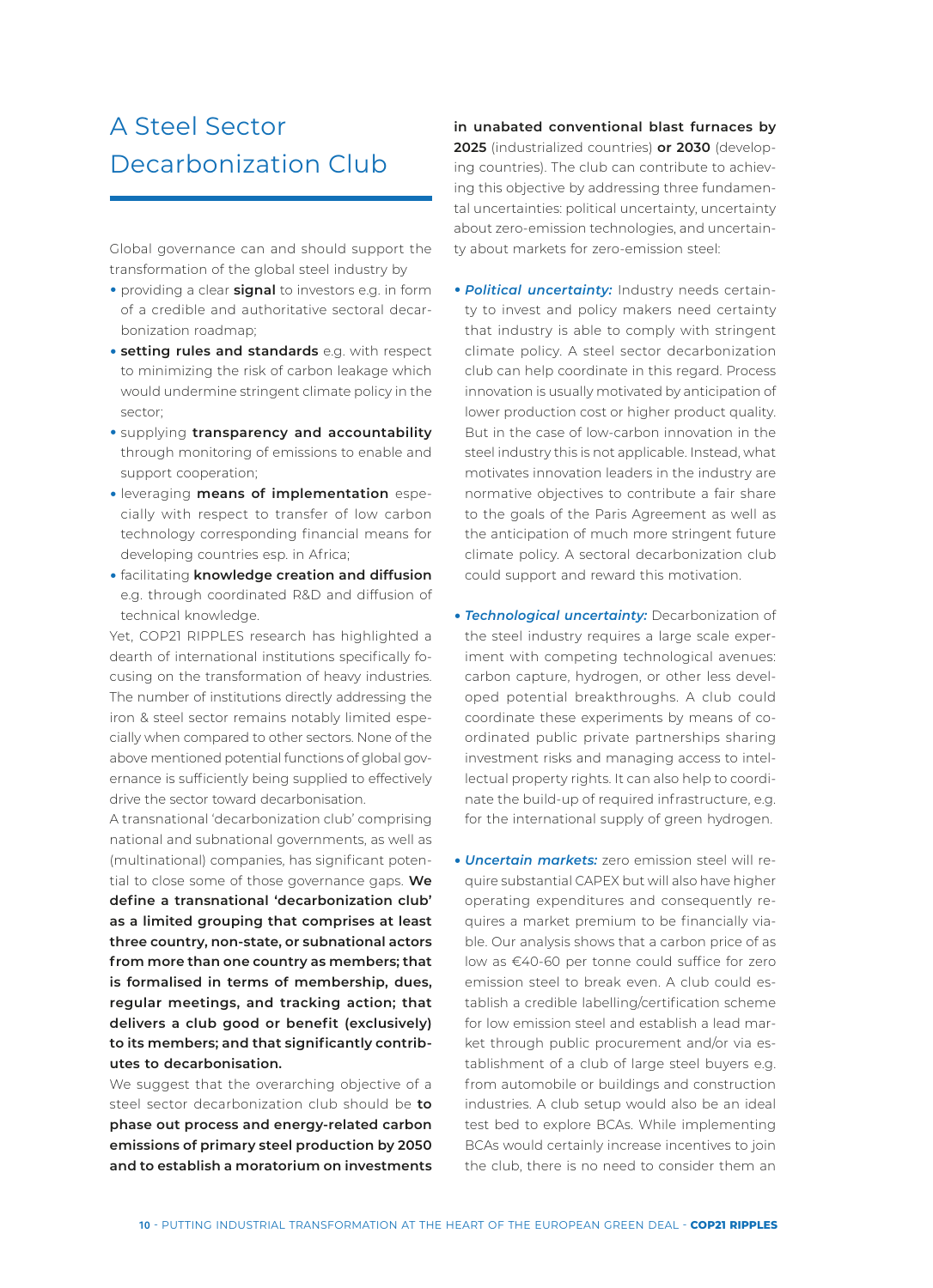essential pre-condition. Anticipated geo-political challenges of implementing BCAs should not delay the foundation of the club.

Corresponding to those uncertainties, the club should provide club benefits from three complementary components. The **innovation component** should focus on supporting the development of demonstration and industrial-scale production plants. This could be achieved, for example, through a series of public-private partnerships where public club members (national or subnational governments) engage as co-investors assuming some of the risks and ensuring access to the successful technologies under pre-determined conditions for other members of the club. The **infrastructure component** should coordinate the build-up of required infrastructure, whether that is hydrogen infrastructure, CCUS infrastructure or enhanced electricity infrastructure. While most of this coordination will need to happen on the regional level global coordination may be required regarding e.g. international hydrogen supply. Regional coordination could happen e.g. in the form of regional initiatives under the club which mutually exchange experiences and lessons learned. Finally, the club should include a **market component**. It should establish a credible label for zero emission steel and create a reliably growing lead market of low-carbon steel. This could be achieved e.g. through public

procurement, a complementary commitment of large private buyers such as car manufacturers, carbon-based contracts for difference or even standards/quotas for the use of low carbon steel in consumer products. In the long run, a protected market within the club could be created through BCAs or a materials consumption charge with exemptions for zero-emission steel.

Another key recommendation is to conceptualize the club with a clear pathway to membership. This is required to avoid the accusation that the club is a means to protect and unduly support European industry at the expense of international competition, but to encourage a growing membership for a cooperative approach motivated by the need to mitigate climate change. For initial membership, we propose to target steel companies leading in low-carbon innovation, and a mix of national governments, subnational governments from major industrial centres (including China). However, this may prove challenging from the point of few of participating companies who might rather want to use the club to gain a competitive edge over their Chinese competitors. Meanwhile as discussed above, South Africa could be an ideal partner to engage. Also India could be a strategic partner in founding a steel sector decarbonization club, not least because of the prominent role of Tata Steel and ArcelorMittal but also because India can be expected to become major centre of future steel demand.



#### **Figure 4. Key features of a steel sector decarbonization club**

Sources: Wuppertal Institute, COP21 RIPPLES.